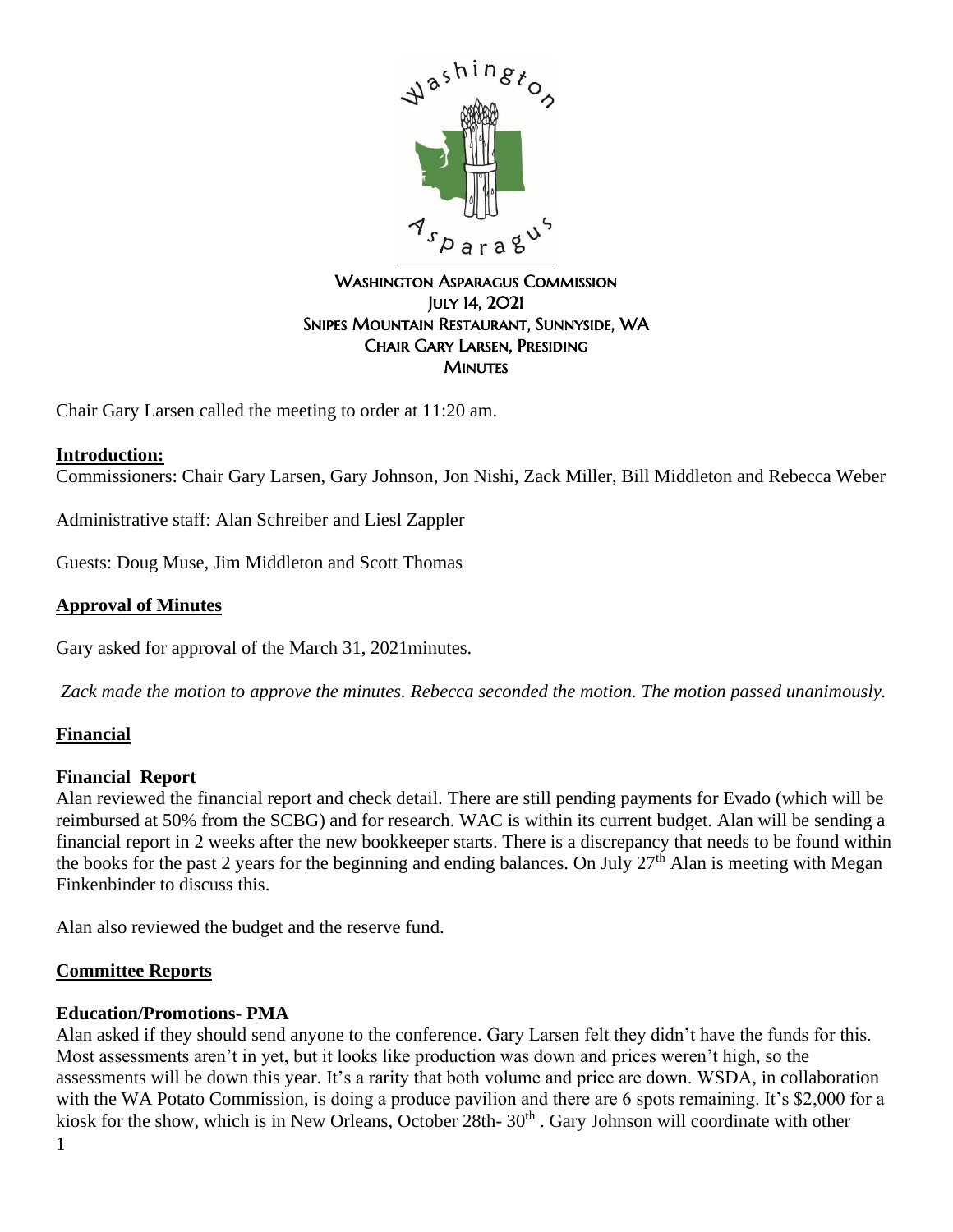Board members to see if there is interest in volunteering for a WAC booth. Scott, Jim and Alan are interested in going.

*Gary Johnson made the motion for him to look into spending up to \$3,000 for WAC to have a kiosk at the PMA. Zack seconded. The motion passed unanimously.* 

### **2021 Promotions Review**

Lauren reviewed Evado's outreach efforts. They did social media efforts with grocery stores including an online shopping app. They'll have some numbers from the grocer on this. There were both regional and statewide efforts. There was a strong social ad push which reached 20 million consumers. They expanded to include Google ads which would direct consumers to the WAC website. Alan did a radio show with a chef in Seattle. It seemed that results were better this year than last year. Originally late June was the estimated finish for harvest, but some growers ended sooner. In the future they may change this to an earlier end date for promotions.

# **Research**

# **Research update- Mechanized Harvesting**

ADG did a review of the asparagus harvester, which was a pull behind model. Originally, they wanted to evaluate it and then take it to other asparagus fields however, it did not go well. Knives came off, there was significant damage to the spears, and it wasn't possible to use it on other fields because it was not reliable. The previous version of the machine was more efficient but injured the crowns over time. Currently there aren't the resources to fund fixing the machine. There is research for a machine in Europe, which is nonselective and is for white asparagus fields.

### **Field Day**

Alan proposed September to get the fieldwork completed and create a presentation. The field day is expected to be September 21<sup>st</sup>.

### **Trade/Legislative**

### **State Issues**

The exemption from overtime will be phased in at the rates of over 55 hours in 2022, over 48 hours in 2023, and over 40 hours in 2024. Overtime for ag workers was devastated the California asparagus industry. There may be a legislative attempt to add a seasonality clause to the legislation. The Board discussed options for working with other commodity groups/Charlie Brown. The research budget has been declining. The Evado marketing effort goes through two more years. This wage issue is seen as the biggest threat to the asparagus industry. Alan will ask Charlie for a proposal and speak with the Farm Bureau, WA growers league, and WAFLA. In October Alan will report back on a plan, and by then they will know what the assessments are.

### **Administrative Contract Search**

The HR Committee went through the RFP process. Because of other factors they have extended the existing contract through October and cancelled the original RFP. The Committee will be moving forward with an updated RFP. The goal is to have the RFP out in August, to be able to review and complete the contract before the existing contract ends. They are trying to create a buffer between administration and research. Alan had the only proposal, but DES wouldn't approve this contract and therefore they needed to re-do the RFP. This has been very time consuming. The hope is that when this contract is completed, DES will return this authority back to WAC. Alan appreciates the Board's efforts. The Committee has been changed to include Travis Meacham from the Turfgrass Seed Commission. Gary Larsen, Gary Johnson and Rebecca will remain on the Committee.